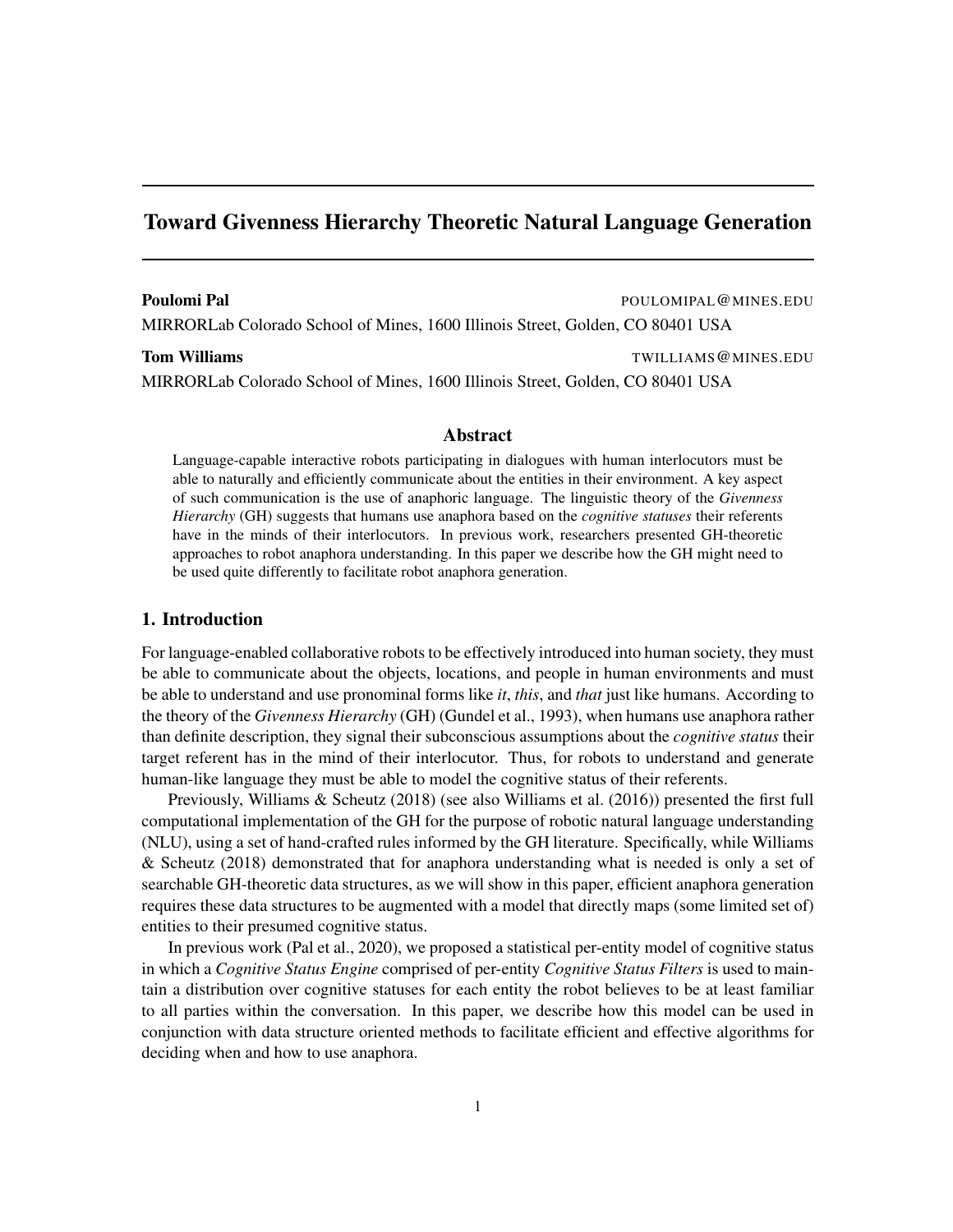### 2. Related Work

#### 2.1 Cognitive Status

The Givenness Hierarchy, originally presented by Gundel et al. (1993), is comprised of six hierarchically nested tiers of cognitive statuses: *in focus, activated, familiar, uniquely identifiable, referential, and type identifiable*, associated with each of which is a set of referring (or pronominal) forms that can be used when referring to an entity with that status (Gundel et al., 2006; Hedberg, 2013). The GH coding protocol, presented by Gundel et al. (2006), provides guidelines as to what features of linguistic and environmental context can be used to determine the cognitive status of a given entity. Since the GH has been shown to be well validated across a wide variety of languages beyond English (Gundel et al., 2010), many researchers such as Kehler (2000); Chai et al. (2004, 2006); Williams et al. (2016) and Williams & Scheutz (2018) have sought to computationally implement it for the purposes of reference resolution. These approaches use the GH to (1) justify sets of data structures that hold representations of candidate referents with different presumed cognitive statuses, and (2) determine how to use those data structures when resolving referring expressions.

While this data structure-oriented approach facilitates the efficiency of NLU by providing restricted subsets of candidates to be considered, during referring expression *generation*, the speaker already knows what entity they wish to refer to, and needs to determine what cognitive status that entity likely has in order to determine how to refer to it. Thus, what is needed, during natural language generation (NLG) (in *addition* to these data structures, as we will later describe) is a means of quickly determining not what entities have a given cognitive status, but what cognitive status is most likely for a given entity. Accordingly, the first contribution of this paper is to fill this gap in the literature by proposing a technique for jointly maintaining GH-theoretic cognitive status buffers needed for efficient language understanding and per-entity cognitive status models needed for NLG.

#### 2.2 Referring Expression Generation

A key task in NLG is referring expression generation (REG): deciding how to refer to an entity so as to disambiguate it from a contrast set. Recent work in robot dialogue systems has sought to extend classic REG algorithms to handle the knowledge constraints imposed in realistic robotic domains and by realistic robotic architectures (Williams  $\&$  Scheutz, 2017). Central to these algorithms is identification of the set of distractors that must be eliminated by a generated referring expression. Critically, while these algorithms may naively use as a set of distractors all objects that the speaker knows of, this is typically unneccessary, due to the way that attentional focus, and discourse context often work together to constrain the set of reasonable referents (Grosz & Sidner, 1986).

We argue that the GH stands to play a critical role in mediating the interaction between lowlevel dialogue features and the set of distractors that must be ruled out by REs. For example, when a speaker uses "this  $NP$ ", it indicates that the speaker assumes their target referent to be "Activated" to the listener; a GH-theoretic inspired REG algorithm could thus determine that only entities assumed to be at least Activated must be ruled out in the generated  $NP$ . However, to the best of our knowledge, the GH has not previously been used to inform REG algorithms in any way. Accordingly, the second contribution of this paper is to fill this gap in the literature by proposing a technique for using the GH to inform the set of distractors to be eliminated by REG algorithms.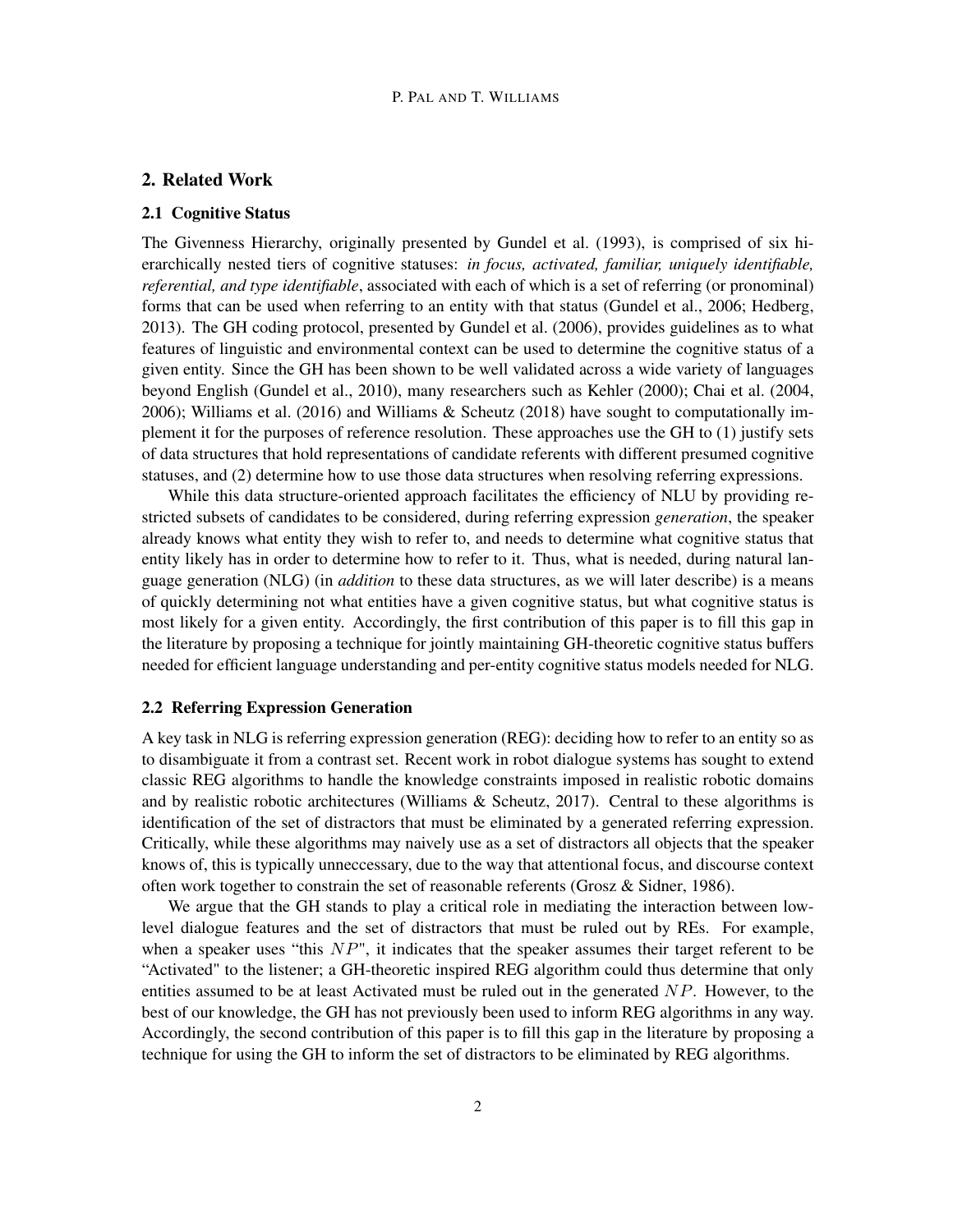#### 2.3 Anaphora Generation

While much research has been performed on referring expression generation, relatively little attention has been paid to anaphora generation Gatt & Krahmer (2018). Previous work on anaphora generation has explored factors such as discourse structure, coherence, and salience (Poesio et al., 2004; McCoy & Strube, 1999; Kibble & Power, 2004; Ge et al., 1998; Callaway & Lester, 2002; McCoy & Strube, 1999), but these works directly associate these low-level features with pronoun use, rather than using cognitive status as a mediating factor as suggested by the linguistics literature.

The GH's claim that choice of referring form depends on presumed cognitive status Rosa  $\&$ Arnold (2011) suggests that the GH should be a powerful tool for deciding when and how to use anaphoric expressions. Naively, one might assume the straightforward use the fact that each tier of the GH is associated with a different set of referring forms that can be used to refer to objects assumed to have that status (or higher). However, because progressively lower tiers become associated with progressively greater numbers of possible referring forms, and because forms like "it", "this", and "that" can be ambiguous, these tier-form associations are not sufficient on their own for language generation. Indeed, although the knowledge of cognitive status affects language understanding and generation, no significant linguistic work exists that identifies the mechanisms by which it is actually *used* for selection of referring forms Arnold (2016). Accordingly, the third contribution of this paper is to fill this gap in the literature by proposing a GH-theoretic model of NLG that leverages the GH-theoretic cognitive status modeling and REG capabilities described above.

#### 3. Cognitive Status Estimation and Memory Modeling

As described in Pal et al. (2020), we formulate cognitive status modeling as a Bayesian filtering problem. Let a dialogue consist of a set of utterances  $U_0, ..., U_n$ . For object  $o$ , let  $S_o^t \in \{I, A, F\}$ denote the cognitive status of  $o$  at a particular timestep t after utterance  $U_t$  (either In Focus, Activated or Familiar), and let  $L_o^t \in \{N, M, T\}$  denote the linguistic status of  $o$  in utterance  $U_t$  (either not mentioned in the utterance, mentioned in the utterance in a non-topic role, or mentioned in the utterance in a topic role). Using this formalism, our goal is to recursively estimate, for a given object, the probability distribution over cognitive statuses for object  $o$  at time  $t$ :

$$
p(S_o^t) = p(S_o^{t-1})p(L_o^t)p(S_o^t \mid S_o^{t-1}, L_o^t)
$$
\n<sup>(1)</sup>

Algorithm 1 GetStatus(O)

1: CSE: Cognitive Status Engine comprised of Cognitive Status Filters  $\{CSF_0 \dots CSF_n\}$ 

- 2: if  $\exists (CSF \in CSE \mid CSF. entity = O)$  return  $argmax P(S|O)$ S
- 3: else return UID
- 4: endif

We define a Bayesian filter of this form as a *Cognitive Status Filter* (CSF) for a given object o. Given a set of known objects,  $O = \{o_1, ..., o_n\}$ , our goal is then to estimate this distribution for each  $o \in O$  at each time step (Pal et al., 2020). We maintain distributions over cognitive statuses for each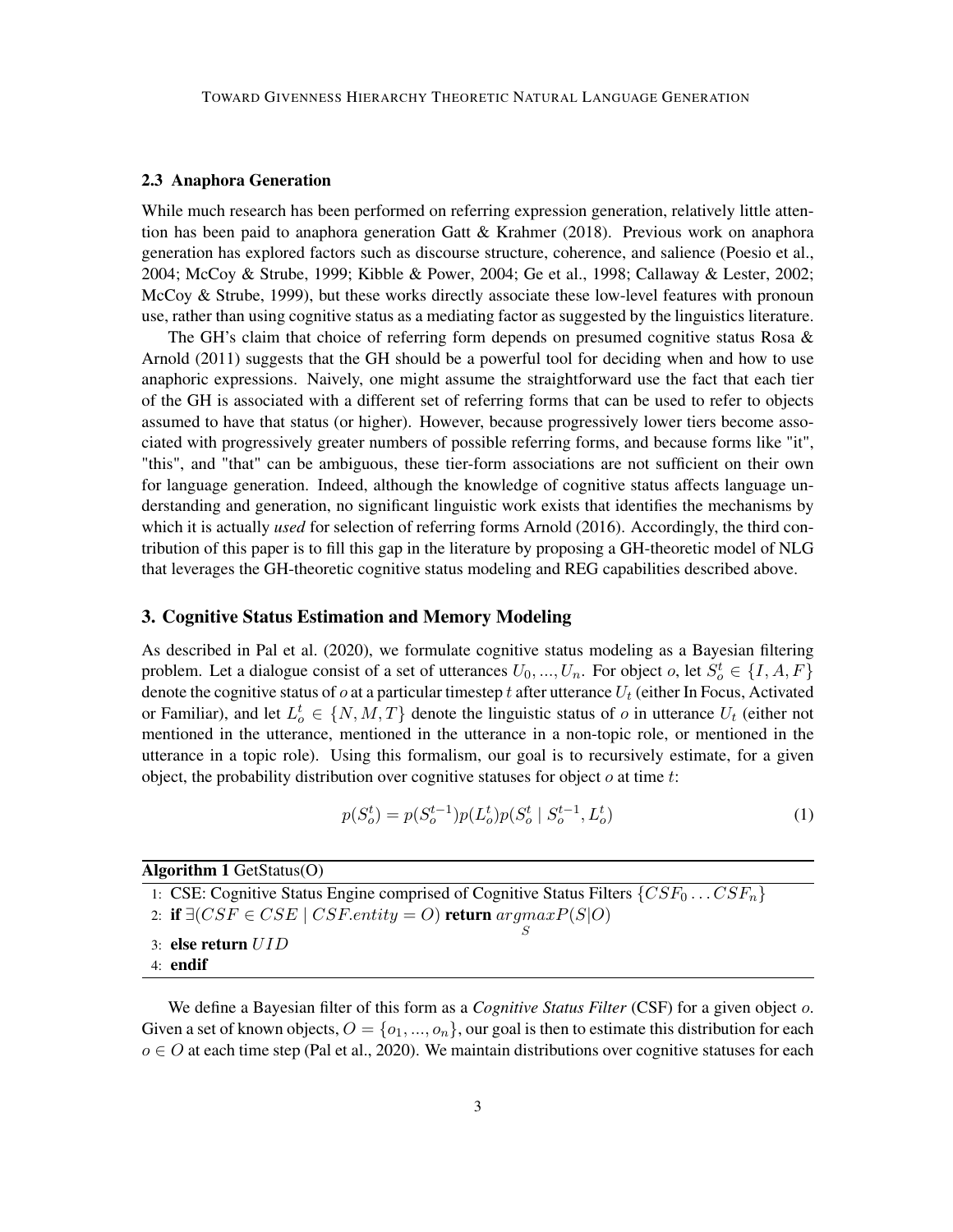object presumed to be Familiar or higher through a Cognitive Status Engine (CSE) comprised of CSFs for each such object (if an entity is not tracked by a CSF, it is assumed to be at most Uniquely Identifiable (UID)). We also propose to maintain a set of data structures associated with each tier of cognitive status, each of which contains pointers to the objects assumed to have (at most) that status. Whenever the most probable cognitive status for an object changes, this reference is updated. The GetStatus(*O*) function (Algorithm 1) takes an object *O* and returns its most likely cognitive status. If no CSF exists for  $O$  within the CSE, "UID" is returned; otherwise the most probable cognitive status for  $O$  (as determined by the distribution maintained by  $O$ 's CSF) is returned.

Algorithm 2 Describe (O)

```
1: S = GetStatus(O)2: D = \text{GetDistractors}(O, S)3: if S = \text{``UID''} then
4: return "the" + REG(O,D)5: else if S = \text{``FAM''} then
6: return "that" + REG(O,D)7: else if S = "ACT" then
8: if D = \emptyset then
9: if dist(O) == close return "this" else return "that"
10: else
11: return DREG(O,D)
12: end if
13: else if S = "IF" then
14: if D = \emptyset return it" else return DREG(O,D)
15: end if
```
## 4. Algorithmic Approach

We now propose the *Describe* algorithm (Alg. 2). Our ultimate goal is to decide how to refer to a target O based on its cognitive status (Line 1). We do so using the concept of a *Cognitive Status Engine* (Sec. 3, Alg. 1). Once we have determined the cognitive status of O, we use it to decide how to refer to O. Each tier of cognitive status is associated with a set of referring forms. One might thus naively assume that to decide how to refer to  $O$ , one could simply use a referring form associated with  $O$ 's presumed cognitive status. While we may do so when  $O$  is at most Familiar or Uniquely Identifiable (Lines 3-6), when  $O$  is In Focus or Activated, this is infeasible for two reasons. First, there may be multiple candidate referents that could plausibly be referred to using that referring form (e.g., when a form like "this" is used to cue an activated object, and more than one activated object exists). Accordingly, when this type of ambiguity is identified (i.e., when the set of status-sensitive distractors for an object are non-empty  $)^{1}$  (Lines 8 and 14), it may be avoided

<sup>1.</sup> To construct a status-sensitive distractor set, we must identify all objects with at least the same status as our target. The cognitive status of the target can be quickly retrieved from the CSE (Section 3). The distractors to be ruled out are then the union of the data structures associated with the target's current most probable cognitive status and higher.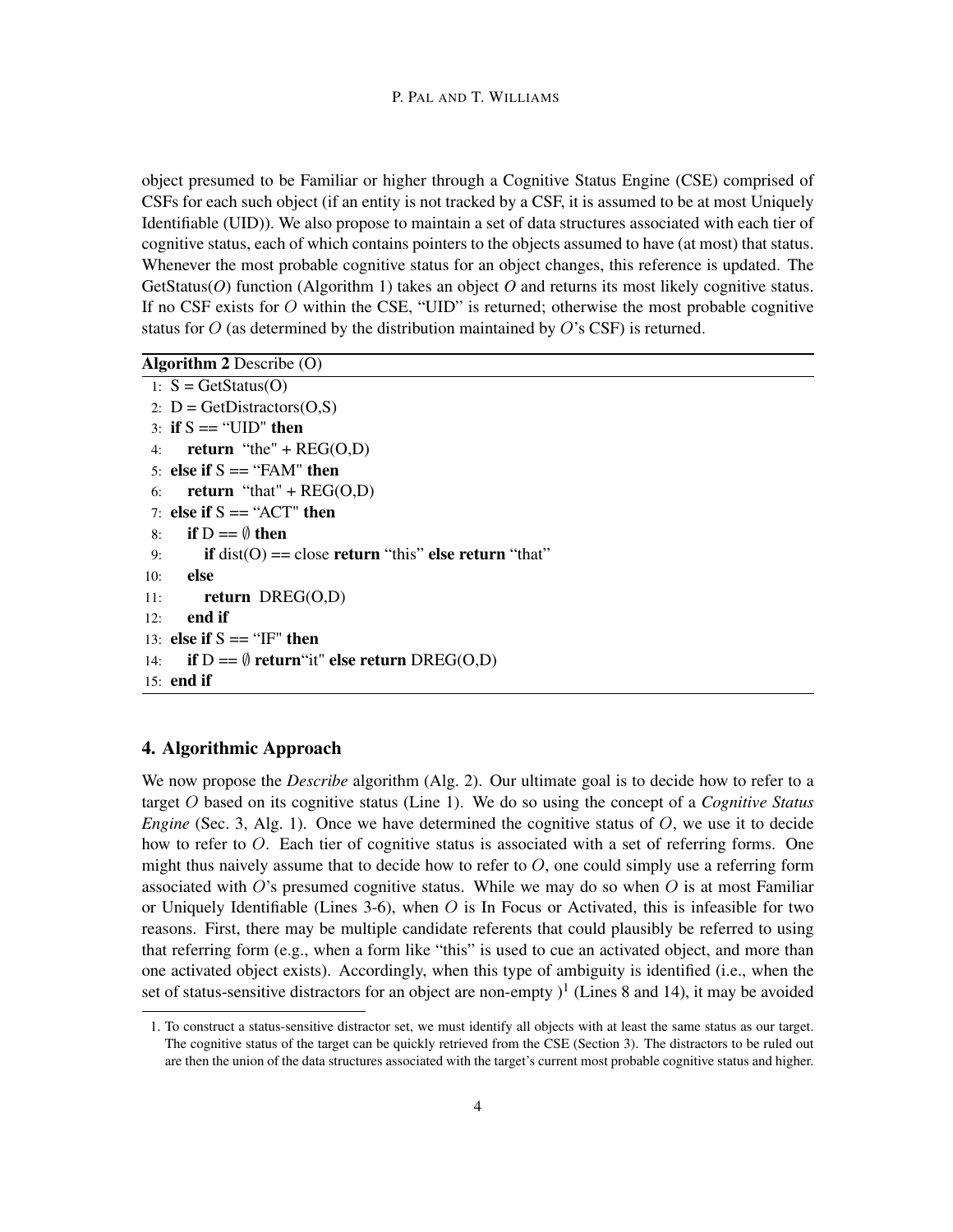by selecting a referring form *that involves a definite description* at either the same level or a lower level of cognitive status, e.g. selecting "this  $NP$ " rather than "it". Second, some referring forms (e.g., "this" and "that") are only appropriate for objects that are physically (or cognitively<sup>2</sup>) close. When this type of conflict is identified<sup>3</sup>, it may be avoided by selecting a referring form that *does not violate such constraints* at either the same level or a lower level of cognitive status, e.g., selecting "that  $N$ " rather than "this  $N$ ", as shown by the distance-sensitivity displayed both in Alg. 2 and Alg. 3.

Once we have determined what referring form to use, if that form includes a constituent  $NP$ , we must generate that referring expression using an REG algorithm such as the Incremental Algorithm (Dale & Reiter, 1995) or DIST-PIA (Williams & Scheutz, 2017), which require (1) a target referent, and (2) a set of distractors that must be ruled out. Critically, because we are using a cognitive status theoretic approach, once we decide what referring form to use for an object, we can intelligently identify a reduced set of distractors to rule out, as we can expect that the listener will not even consider objects of lower cognitive status than that cued by the chosen referring form (Alg. 3).

### Algorithm 3 DREG(O,D)

- 1: if dist(O)== close return "this" +  $REG(O, D_{this})$
- 2: else if dist(O) == far return "that" +  $REG(O, D_{that})$
- 3: else return "the" +  $REG(O, D)$
- 4: endif

## 5. Conclusion

We have presented techniques for: (1) jointly maintaining GH-theoretic inspired data structures required for effective NLU and the statistical per-entity cognitive status models for NLG, (2) using the GH to identify distractors to be ruled out during REG, and (3) GH-theoretic NLG. In future work we plan to integrate and evaluate all described elements that are not yet implemented within our robotic architecture, to enable effective and efficient anaphora generation in realistic HRI scenarios. We will evaluate our algorithm using a human subject experiment where we will judge human preference for referring forms generated by the algorithm (and presented through a robot) and assess the accuracy and efficiency of those referring forms.

## References

Arnold, J. E. (2016). Explicit and emergent mechanisms of information status. *Topics in Cog. Sci.*. Callaway, C. B., & Lester, J. C. (2002). Pronominalization in generated discourse and dialogue. *Proc. ACL* (pp. 88–95).

<sup>2.</sup> An entity may be "cognitively close" if it is reachable within a certain number of edges from topics currently in focus or activated within a semantic memory network, or if it is sufficiently recent within episodic memory.

<sup>3.</sup> I.e., when the weighted sum  $(dist(O))$  over physical and episodic distance measures to object O (either globally or with respect to some contrast set) crosses some threshold